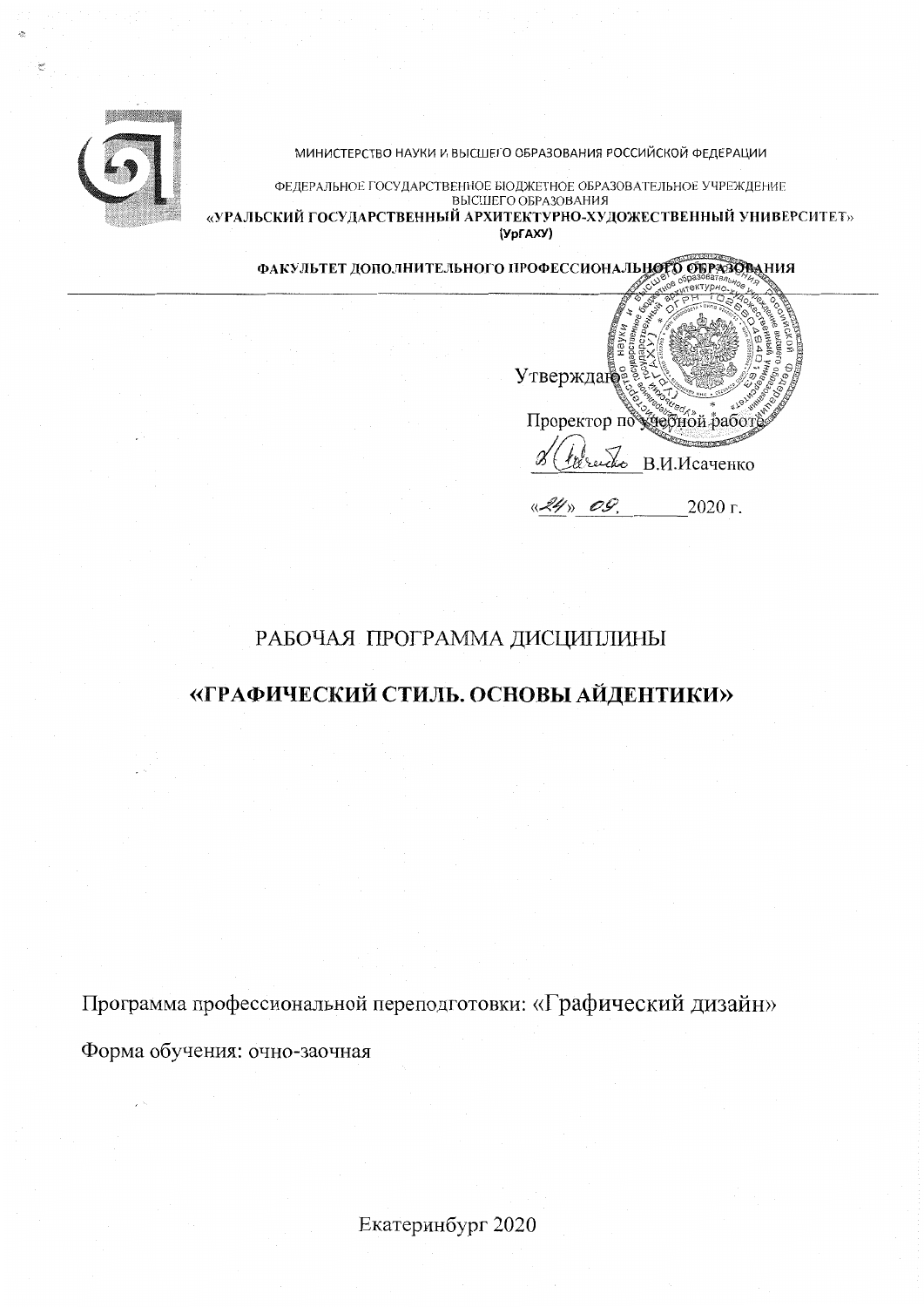# 1. ОБЩАЯ ХАРАКТЕРИСТИКА ПРОГРАММЫ

#### $1.1$ Место дисциплины в структуре образовательной программы, связи с другими лисниплинами.

Лисциплина «Графический стиль, основы айдентики» входит в базовый модуль программы профессиональной переподготовки «Графический дизайн»

Курс опирается на знания, приобретенные на дисциплинах «Основы композиции», «Дизайн визуальных коммуникаций», «Основы шрифтографики».

Достигнутый в ходе изучения рассматриваемой дисциплины уровень профессиональной подготовки является необходимым для дальнейшего освоения дисциплины: «Дизайн в рекламе», «Дизайн-проект Wix.com", «Современная продающая упаковка», «Технология полиграфии».

В процессе изучения дисциплины происходит формирование у обучающихся трудовых компетенций для выполнения нового вида профессиональной деятельности при закреплении практических навыков, умения и владения основами шрифтовой культуры, в соответствии с требованиями квалификационного справочника квалификационными  $\overline{10}$ профессии графический дизайнер

#### Аннотация содержания дисциплины:  $1.2$

Освоения дисциплины направлено на формирование профессиональных компетенций и получение возможности продемонстрировать трудовые навыки в области графического дизайна:знания общих принципов и подходов к разработке концепции, Формирование трудовых компетенций и умение анализировать материально-предметный или графический объект в историческом, культурологическом, композиционном и хронологических аспектах, владение культурой мышления, способностью к обобщению, анализу, восприятию информации, способностью к постановке цели и выбору путей ее достижения, знание истории развития стилей в материально-предметной и графической культуре.

### 1.3 Краткий план построения процесса изучения дисциплины:

Процесс изучения дисциплины включает лекции и работу, в рамках которой обучающихся выполняют практические упражнения. При изучении дисциплины применяются формы интерактивного обучения, технологии взаимооценки.

Форма заключительного контроля при промежуточной аттестации - зачет.

Оценка по дисциплине носит интегрированный характер, учитывающий результаты оценивания участия обучающихся в аудиторных занятиях, качества и своевременности выполнения практических (графических) упражнений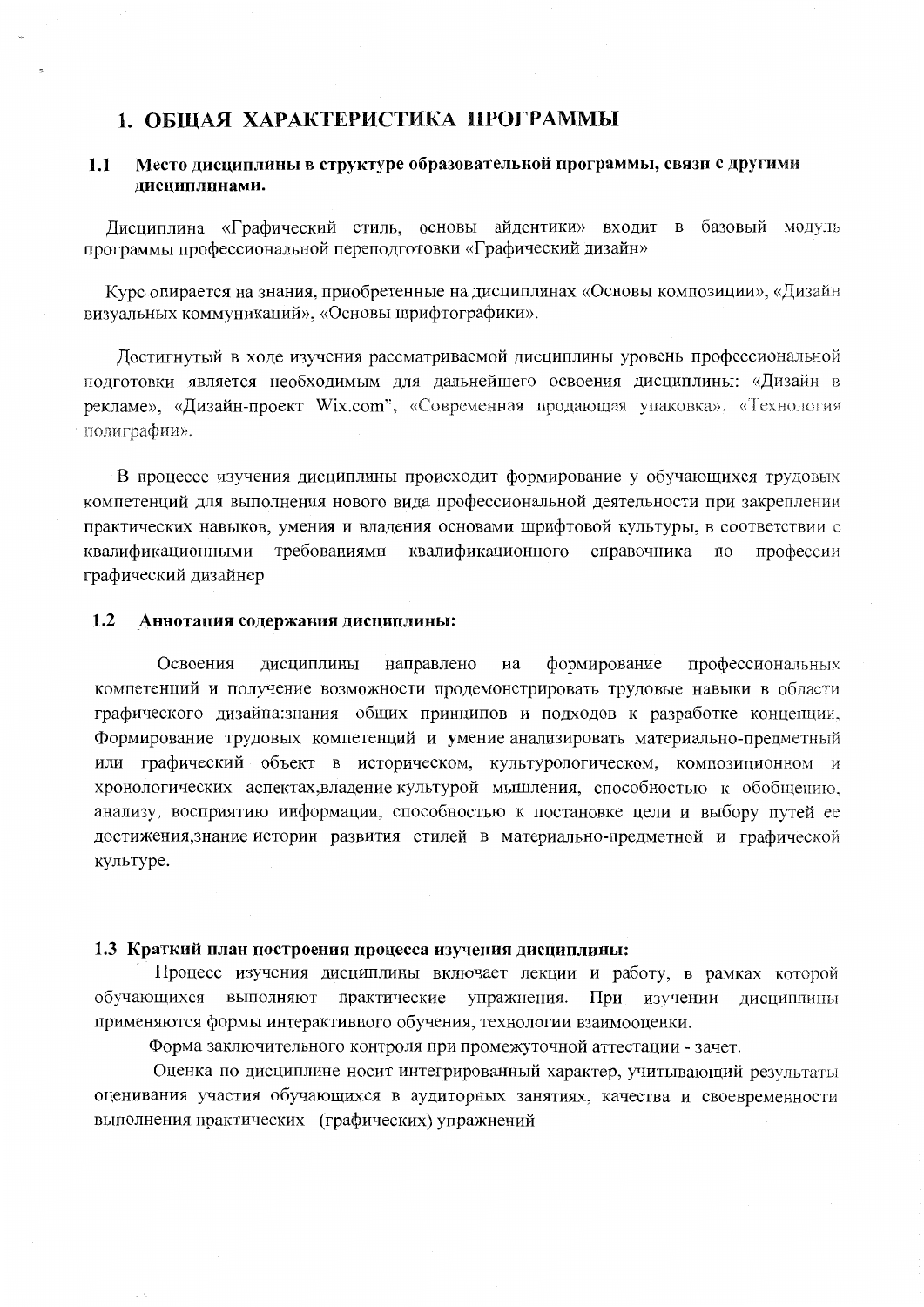## 1.4. Планируемые результаты обучения по дисциплине

Изучение лиспиплины является этапом формирования у обучающегося следующих компетенций.

Способность обосновать свои предложения при разработке проектной идеи, основано на концептуальном, творческом подходе к решению дизайнерских задач (ПК-2)

В результате изучения дисциплины обучающийся должен:

- знать: историю развития стилей в материально-предметной и графической культуре; историю развития стилей в дизайне и айдентике;

- уметь: анализировать материально-предметный или графический объект в историческом, культурологическом, композиционном и хронологических аспектах;

- владеть: культурой мышления, способностью к обобщению, анализу, восприятию информации, способностью к постановке цели и выбору путей ее достижения.

### 1.5. Объем дисциплины

Нормативная трудоемкость обучения по данной программе - 16 часов.

# 2. Содержание дисциплины

Раздел 1. Исторические стили в материально-предметной и графической культуре Тема 1. Исторические стили Древнего мира: Древний Египет, Греция, Рим. Тема 2. Исторические стили Средних веков: готика, арабо-мусульманский мир Тема 3. Исторические стили Нового времени: барокко, ампир, Викторианский стиль, эклектика

## Раздел 2. Исторические стили в материально-предметной и графической культуре XX в.

Тема 4. Исторические стили XX в.: модерн, конструктивизм, функционализм, постмодернизм, деконструктивизм, оп-арт, поп-арт, китч.

### Раздел 3. Стили в современном дизайне

Тема 5. Экостиль Тема 6. Постиндустриальный дизайн Тема 7. Плюрализм Тема 8. Компьютерные технологии в дизайне

### Раздел 4. Современные стили в субкультурах

Тема 9. Стимпанк Тема 10. Готы Тема 11.3омби Тема 12. Хипстеры Тема 13. Граффити Тема 14. Анимэ

 $\sim$   $\sim$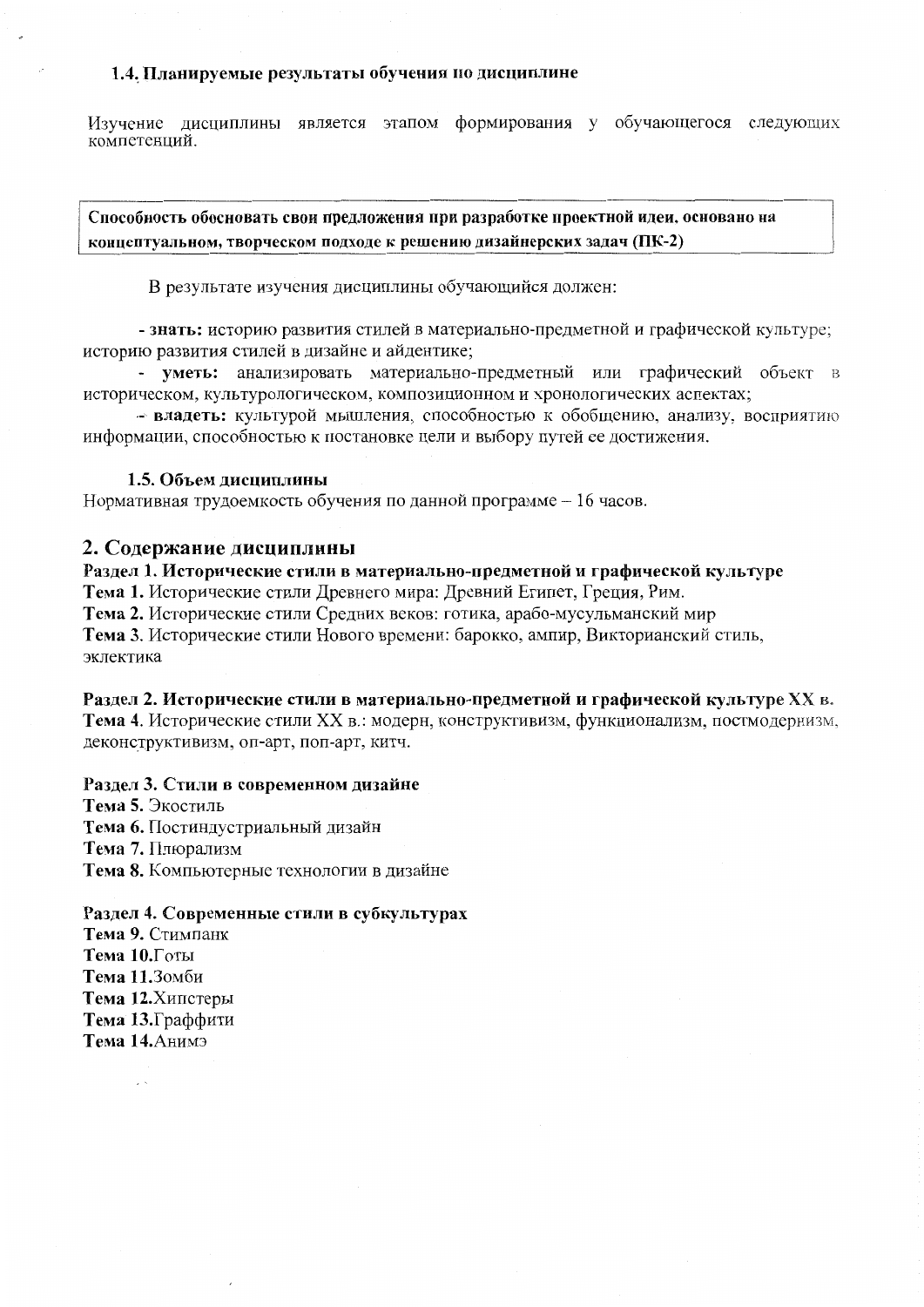# 3. РАСПРЕДЕЛЕНИЕ УЧЕБНОГО ВРЕМЕНИ

| Раздел дисциплины,<br>$\sim$                                                           | ВСЕГО | Аудиторные занятия<br>(часы) |                       | Оценочные                   |
|----------------------------------------------------------------------------------------|-------|------------------------------|-----------------------|-----------------------------|
| Тема                                                                                   | часов |                              | Лекции Практ. занятия | средства                    |
| Раздел 1<br>Исторические стили в материально-<br>предметной и графической культуре     | 4     |                              |                       | Тесты,<br>прак.раб.№ 1      |
| Раздел 2. Исторические стили в материально-<br>предметной и графической культуре XX в. |       |                              |                       | Тесты,<br>прак.раб. $N_2$ 2 |
| Раздел 3. Стили в современном дизайне                                                  |       |                              |                       | Тесты,<br>прак.раб.№ 3      |
| Раздел 4. Современные стили в субкультурах                                             | 4     |                              |                       | Тесты,<br>прак.раб.№4       |
| ИТОГО                                                                                  | 16    |                              | 12                    | зачет                       |

## 3.1 Распределение часов дисциплины по темам и видам учебных занятий

# 3.2 Мероприятия практической работы и текущего контроля

Реализация программы дисциплины «Графический стиль, основы айдентики» предполагает использование следующих технологий: традиционные лекционные занятия под руководством преподавателя в аудитории в сочетании с практическими занятиями, а также интерактивные лекции с разбором конкретных ситуаций.

В учебном процессе используются следующие методы обучения: словесные (индуктивные и репродуктивные), наглядные (дедуктивные и наглядно-поисковые), методы стимулирования к процессу обучения (создание эмоционально-нравственных ситуаций, метод предъявления требований, поощрения и наказания), методы контроля и самоконтроля (обсуждения в группе).

| $N_2$<br>$\Pi/\Pi$ | № практ.<br>работы           | Наименование тем<br>практических<br>работ                                  | Формируемые компетенции<br>(или их части)                                                                                                                      | Количеств<br>о часов<br>занятий |
|--------------------|------------------------------|----------------------------------------------------------------------------|----------------------------------------------------------------------------------------------------------------------------------------------------------------|---------------------------------|
|                    | Тесты,<br>прак.раб.№1        | Раздел 1.<br>материально-<br>предметной и<br>графической культуре          | Изучение информации, необходимой<br>Исторические стили в для работы над дизайн- проектом<br>объекта<br>визуальной информации,<br>идентификации и коммуникации. | 3,0                             |
| 12                 | Тесты,<br>прак. раб. $N_2$ 2 | Раздел 2.<br>Исторические стили в<br>материально-<br>предметной и<br>XX в. | Изучение информации, необходимой<br>для работы над дизайн- проектом<br>визуальной информации,<br>объекта<br>графической культуре идентификации и коммуникации. | 3,0                             |

ПРИМЕРНЫЕ ТЕМЫ ПРАКТИЧЕСКИХ ЗАНЯТИЙ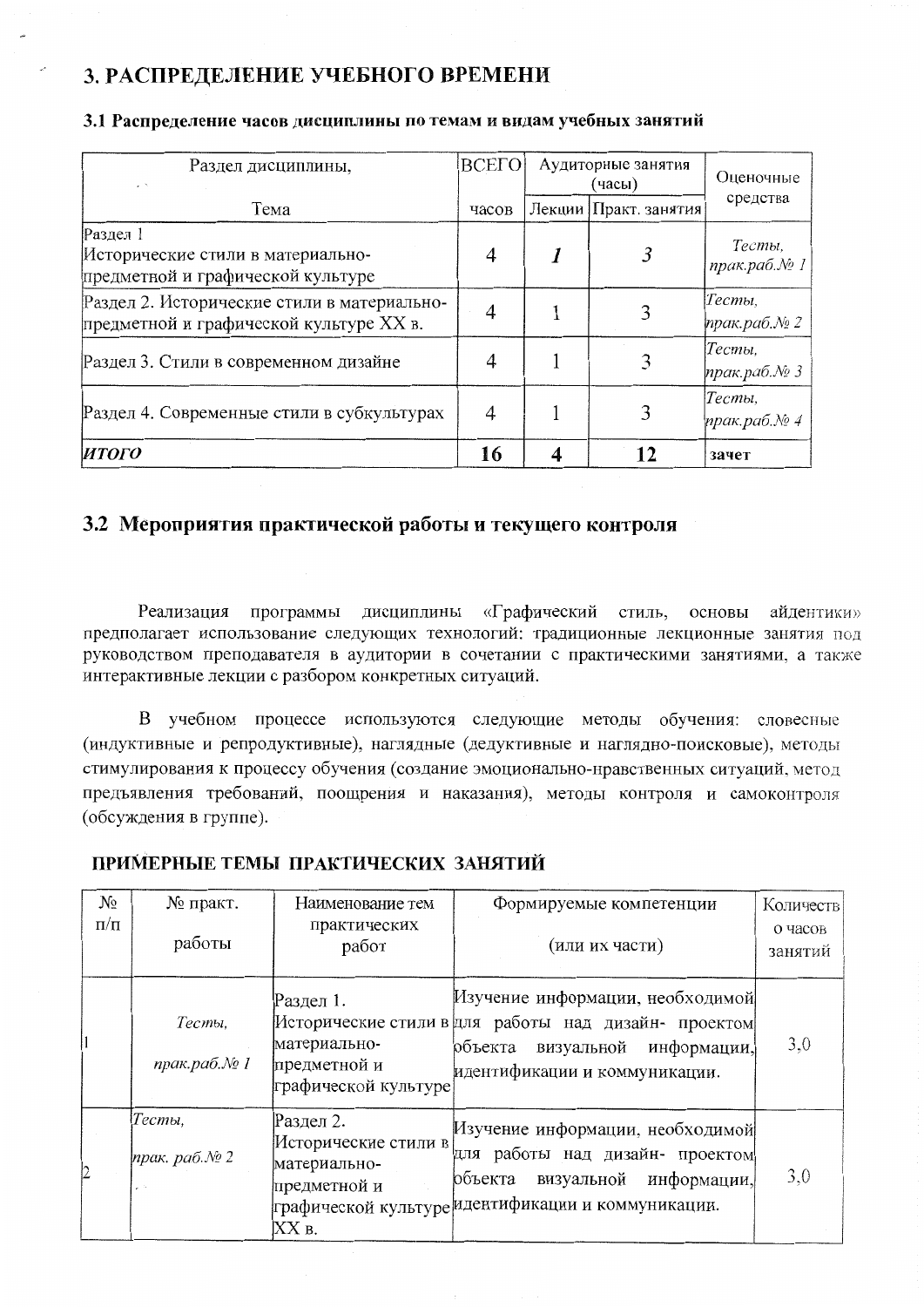|  | Тесты,        |                                                  | Изучение<br>информации,<br>1.             |      |  |
|--|---------------|--------------------------------------------------|-------------------------------------------|------|--|
|  |               |                                                  | необходимой для работы над дизайн-        |      |  |
|  | прак. раб.№ 3 |                                                  | объекта<br>визуальной<br>проектом         |      |  |
|  |               | Раздел 3. Стили в<br>современном дизайне         | информации, идентификации<br>И            |      |  |
|  |               |                                                  | коммуникации.                             | 3,0  |  |
|  |               |                                                  | 2. Определение композиционных             |      |  |
|  |               |                                                  | приемов<br>стилистических<br>И            |      |  |
|  |               |                                                  | особенностей<br>проектируемого            |      |  |
|  |               |                                                  | объекта визуальной информации,            |      |  |
|  |               |                                                  | идентификации и коммуникации              |      |  |
|  |               |                                                  |                                           |      |  |
|  | Тесты,        |                                                  | Изучение<br>информации,<br>1.             |      |  |
|  | прак. раб.№ 4 |                                                  | необходимой для работы над дизайн-        |      |  |
|  |               | Раздел 4.<br>Современные стили в<br>субкультурах | объекта<br>проектом<br>визуальной         |      |  |
|  |               |                                                  | информации, идентификации<br>И            |      |  |
|  |               |                                                  | коммуникации.                             |      |  |
|  |               |                                                  | 2. Определение композиционных             | 3,0  |  |
|  |               |                                                  | приемов<br>$\mathbf{M}$<br>стилистических |      |  |
|  |               | особенностей<br>проектируемого                   |                                           |      |  |
|  |               | объекта визуальной информации,                   |                                           |      |  |
|  |               |                                                  | идентификации и коммуникации              |      |  |
|  | e n           |                                                  | итого                                     |      |  |
|  |               |                                                  |                                           | 12,0 |  |

#### УЧЕБНО-МЕТОДИЧЕСКОЕ И **ИНФОРМАЦИОННОЕ СОДЕРЖАНИЕ** 4. **ЛИСЦИПЛИНЫ**

# Основная литература

- 1. Желондиевская Л. В. Эмоции графики. Изобразительные и выразительные возможности графических техник: учеб. пособие Л. В. Желондиевская, Е. С. Чуканова. - М.: Квадрига,  $2009. - 96$  c.
- 2. История графического дизайна: учеб. пособие / Н. Л. Кузвесова. Екатеринбург: Архитектон, 2015. - 108 с. - Режим доступа в ЭБС "Унив. б-ка online": http://biblioclub.ru/index.php?page=book&id=455462
- 3. Трошина Г. В. Трехмерное моделирование и анимация: учеб. пособие Новосибирск: НГТУ, 2010. – Режим доступа: http://biblioclub.ru/index.php?page=book&id=229305&sr=1
- 4. Ульрих К. Интерактивная Web-анимация во Flash М.: ДМК Пресс, 2010. Режим доступа: http://biblioclub.ru/index.php?page=book view&book id=130237
- 5. Флеминг Б. Методы анимации лица. Мимика и артикуляция. М.: ДМК Пресс, 2007. -Режим доступа: http://biblioclub.ru/index.php?page=book&id=132134&sr=1
- 6 Макарова Т. В. Основы информационных технологий в рекламе: учеб. пособие / Т. В. Макарова, О. Н. Ткаченко, О. Г. Капустина; под ред. Л. М. Дмитриевой. - М.: ЮНИТИ-ДАНА, 2014. - 271 с. : ил. - Режим доступа: http://biblioclub.ru/index.php?page=book&id=116634&sr=1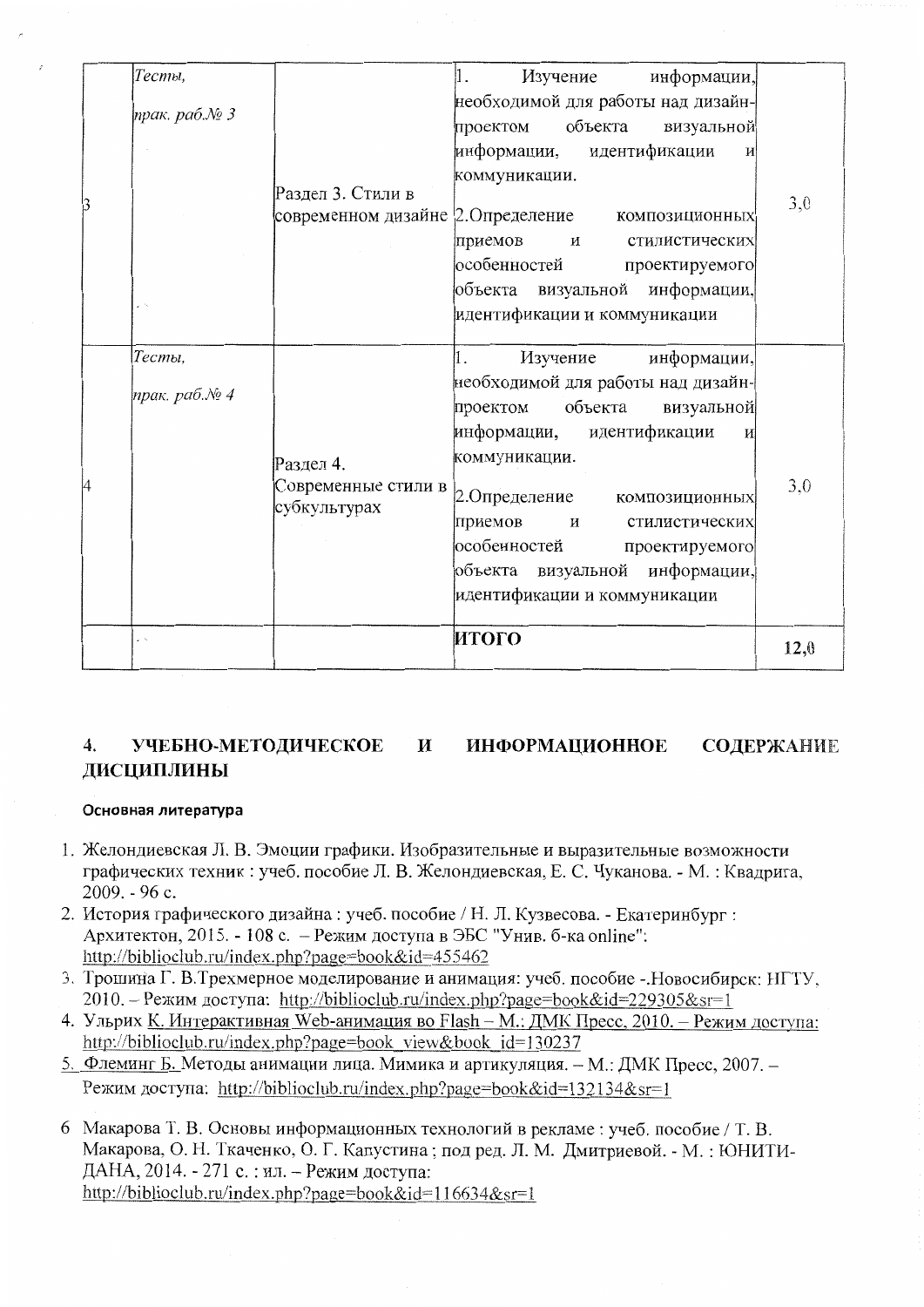- 7 Графический дизайн. Современные концепции: учеб. пособие / под ред. Е. Э. Павловской. -М.: Юрайт, 2017. - 183 с. — Режим доступа: www.biblio-online.ru/book/5CF926E6-F85E-4BC7-8AA5-1F51608D8883.
- 8 Барышников Н. В. Основы профессиональной межкультурной коммуникации: учебник / Н. В. Барышников. - М. : Вузовский учебник : ИНФРА-М, 2014. - 368 с. - Режим доступа: http://znanium.com/catalog.php?bookinfo=408974
- 9 Компьютерная графика и Web-дизайн / Т. И. Немцова, Т. В. Казанкова, А. В. Шнякин; под рел. Л. Г. Гагариной. - М.: ИНФРА-М: ФОРУМ, 2014. - 400 с.: ил. - Библиогр.: с. 372. - Рек. HMC MИЭТ. - Режим доступа: http://znanium.com/catalog.php?bookinfo=922641

# Дополнительная литература

- 1. Буковецкая О. А. Дизайн текста [Электронный ресурс]: шрифт, эффекты, цвет / О. А. Буковецкая.- М.: ДМК Пресс, 2006. - Режим доступа: http://www.studentlibrary.ru/book/ISBN5898180257.html
- 2. Adobe Flash CS5 Professional: официальный учебный курс / рел. М. А. Райтман. М.: Эксмо. 2011. - 448 с.
- 3. Платонова, Н.С. Создание компьютерной анимации в Adobe Flash CS3 Professional [Электронный ресурс]/ Н.С. Платонова. - М.: Интернет-Университет Информационных Технологий, 2009. - 112 с. - Режим доступа: http://biblioclub.ru/index.php?page=book&id=233204
- 4. Бесчастнов Н. П. Цветная графика: учеб. пособие М.: ВЛАДОС, 2014. Режим доступа: http://biblioclub.ru/index.php?page=book&id=234837&sr=1
- 5. Бесчастнов Н. П. Портретная графика: учеб. пособие М.: ВЛАДОС, 2006. Режим доступа: http://biblioclub.ru/index.php?page=book&id=56675&sr=1
- 6. Бесчастнов Н. П. Сюжетная графика: учеб. пособие М.: ВЛАДОС, 2012. Режим доступа: http://biblioclub.ru/index.php?page=book&id=116588&sr=1
- 7. Хилько Н. Ф.Педагогика и методика кино-, фото- и видеотворчества: учеб. пособие. -Омск: Омский государственный университет, 2012. - Режим доступа: http://biblioclub.ru/index.php?page=book&id=237483&sr=1
- 8. Пендикова, И.Г. Архетип и символ в рекламе [Электронный ресурс]: учебное пособие / И.Г. Пендикова, Л.С. Ракитина; под ред. Л.М. Дмитриевой. - Москва: Юнити-Дана, 2015. - 303 с. -- РЕЖИМ ДОСТУПА: http://biblioclub.ru/index.php?page=book&id=114725
- 9. Publish [Электронный ресурс]: дизайн, верстка, печать. М.: Открытые Системы, 2013. -Режим доступа: http://biblioclub.ru/index.php?page=book&id=210942&sr=1
- Крам Р. Инфографика: визуальное представление данных / Рэнди Крам; пер. с англ. О. 10. Сивченко. - СПб. : Питер, 2015. - 384 с.
- Смикиклас М. Инфографика: коммуникация и влияние при помощи изображений / М. 11. Смикиклас; пер. с англ. А. Литвинова. - СПб.: Питер, 2014. - 152 с.

# Ресурсы ЭБС

1. Глазычев В.Л. Дизайн как он есть. М: Европа, 2006. - 320 с.

2. Ковешникова Н.А. Дизайн: история и теория. Учебное пособие. М.: Омега - Х, 2009.-224 с.